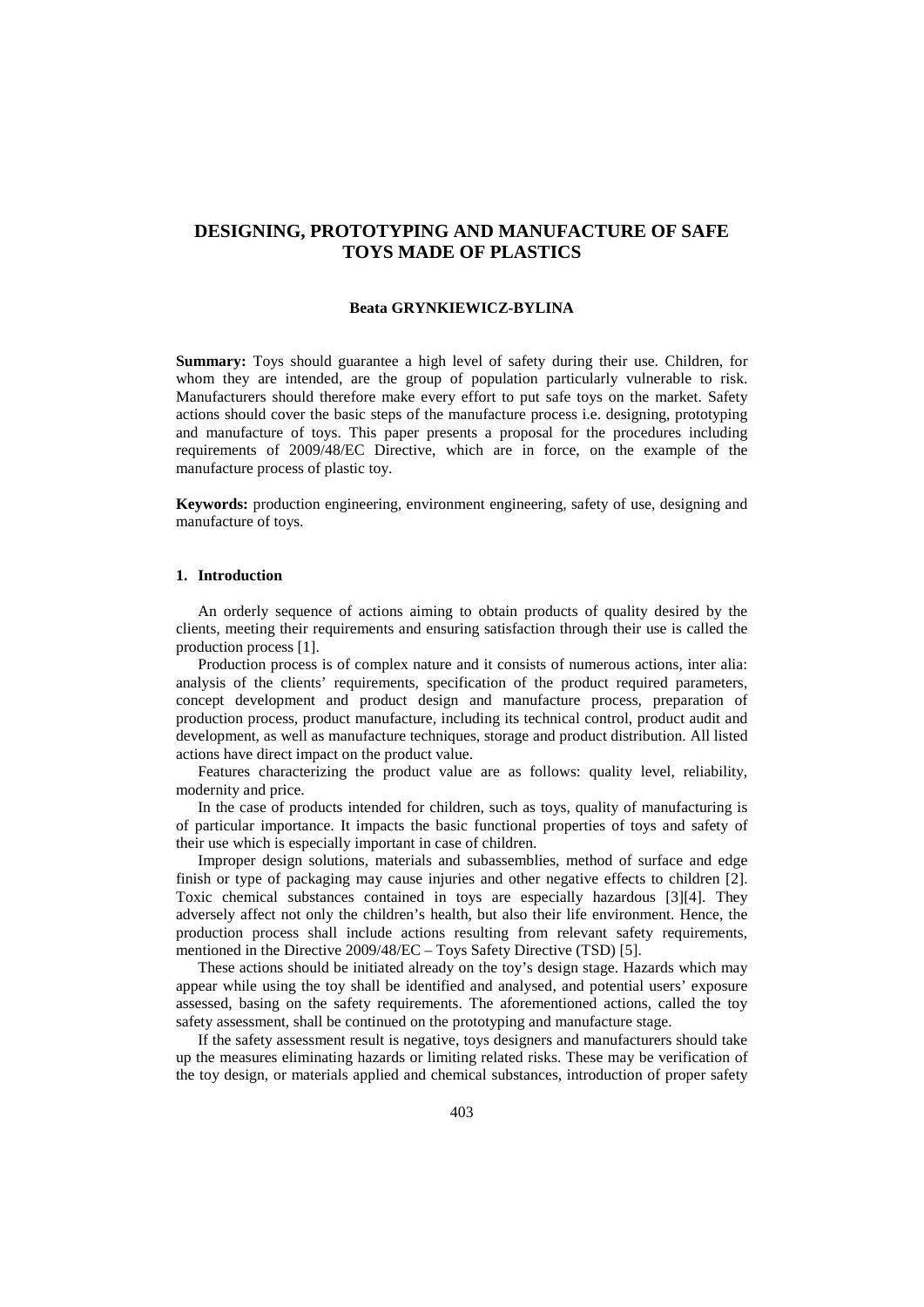measures, or change of surface and edge finish and protruding components.

In case of the toy manufacture process modification or change of raw materials used for its manufacturing, or change of legal requirements, the assessment of safety shall each time be adequately updated.

Process of continuous monitoring of manufacture process and application of control procedures, especially related to the quality of materials delivered and serial product conformity with the requirement is the necessary condition to introduce safe toys to the market.

In order to document the aforementioned actions, the manufacturers shall make a relevant technical documentation of a toy, conform with the TSD Directive [5].

Toys play important function in intellectual and physical development of children. Thanks to toys, children gain knowledge, develop skills, gain physical fitness and shape imagination. Products intended for this, particularly vulnerable to hazards, group of society population, characterized by high activity and lack of possibility to make self-assessment of dangerous situations shall guarantee high level of their safety use. The fact that safety level is still insufficient is proved by the American Consumer Product Safety Commission (CPSC) data informing that in the period from 2005 to 2009 the toys were reason of 228 000 injuries and accidents, including 60 fatal cases [6].

It shall be also stressed that the value of toys retail sales, despite worsening economic situation in the European Union, has remained on similar level since 2006, i.e. about 14 billion euro. According to data published by the Toy Industries of Europe (TIR), in 2010 in the European Union, the value of sales reached 15.5 billion euro, showing a slight increase (approx. 2%) in comparison to 2009 [7].

The author's experience indicate that toy designers and manufacturers still inadequately interpret safety requirements pertaining to the process of toy designing, manufacture and marketing.

In the literature there is lack of clearly described methods and procedures, which shall be applied on individual stages of toy design and manufacture process.

Hence, this paper is an attempt to systematize the methods and procedures concerning the aforementioned problem.

#### **2. Formal and legal requirements**

Toys, as products intended for children under 14 years of age, must be designed and manufactured in compliance with safety requirements mentioned in Annex I to the Directive 2009/48/CE Toys Safety Directive (TSD).

Due to general nature of the requirements, not specifying guidelines for design, materials and use of toys, the basis for their design are harmonised standards published in the Official Journal of the European Union [8]:

- − EN 71-1:2011. Safety of toys. Part 1. Mechanical and physical properties,
- − EN 71-2:2011. Safety of toys. Part 2. Flammability,
- − EN 71-8:2011. Safety of toys. Part 8. Activity toys for domestic use,
- − EN 62115:2005/A2:2011/AC:2011. Electric toys. Safety.

Due to lack of standards harmonised with the TSD Directive as regards chemical properties of toys, the requirements provided in Annex 3(II) of the Directive 88/378/EEC [9] and standards harmonised with this Directive shall be applicable until 20 July 2013:

− EN 71-3:1998/A1:2001/AC:2004. Migration of certain elements,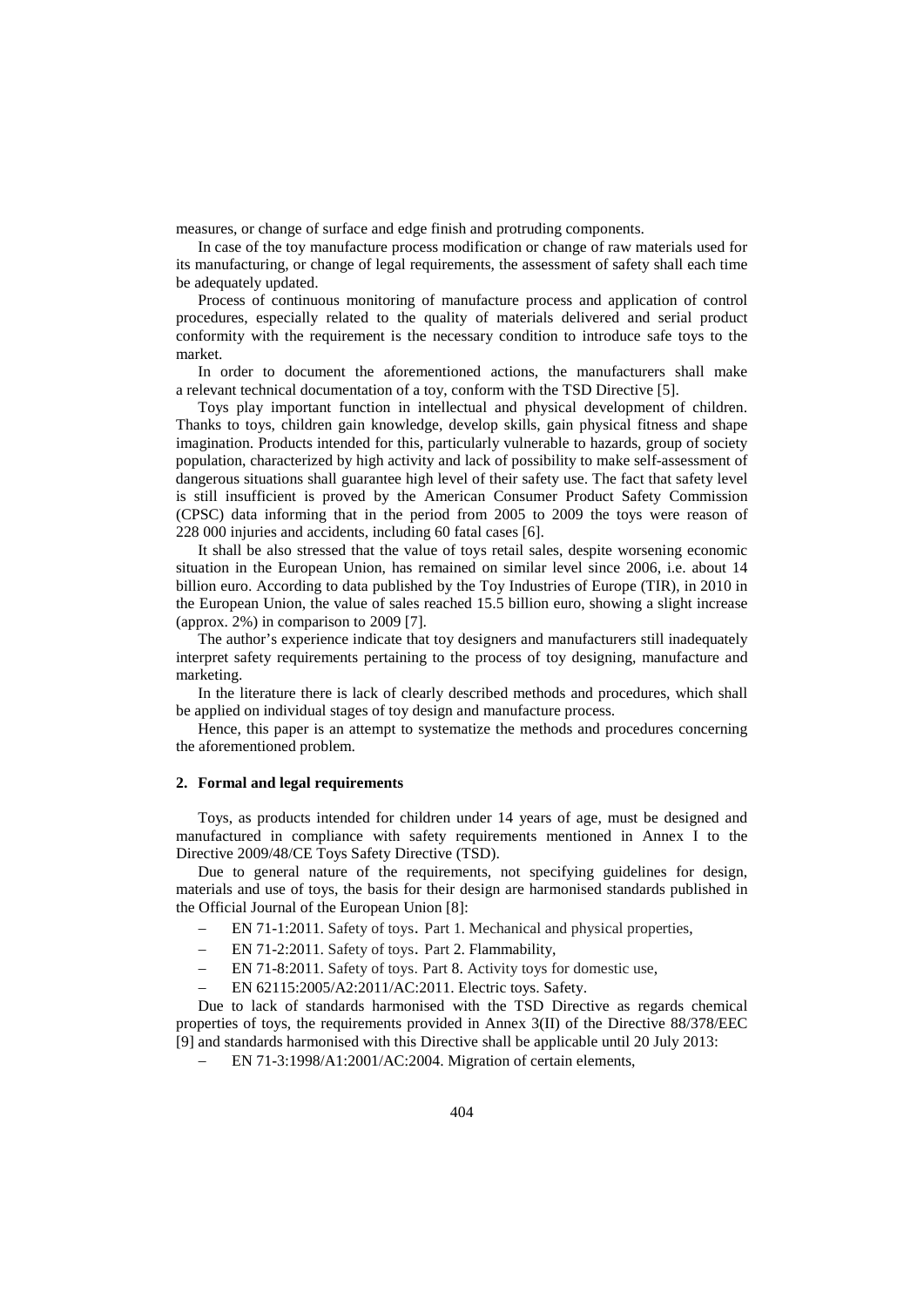- − EN 71-4:2009. Safety of toys. Part 4. Experimental sets for chemistry and related activities,
- − EN 71-5:1998/A1:2007/A2:2010. Safety of toys. Part 5. Chemical toys (sets) other than experimental sets,
- EN 71-7:2005. Safety of toys. Part 7. Finger paints Requirements and test methods.

In relation to the requirements pertaining to the content of hazardous chemical substances in toys and materials used for their manufacture affecting children's health and life environment, the manufacturers shall also consider the REACH Regulation requirements [10] and other legal provisions, including:

- Directive 2002/95/CE on the restriction of the use of certain hazardous substances in electrical and electronic equipment [11],
- Directive 2002/96/CE on waste electrical and electronic equipment [12],
- Directive 76/768/EEC on cosmetic products [13],
- − Regulation (EC) no 1935/2004, on materials and articles intended to come into contact with food [14],
- Directive 2002/72/CE relating to plastic materials and articles intended to come into contact with foodstuffs [15],
- − Regulation (EC) no 850/2004 on persistent organic pollutants [16],
- Directive 84/500/EEC on the approximation of the laws of the Member States relating to ceramic articles intended to come into contact with foodstuffs [17].

On the toy design stage, toys designers and manufacturers shall make assessment of their use safety in compliance with the requirements of TSD Directive. Scope of assessment shall include identification and assessment of hazards related to a toy, analysis and assessment of users' exposure to potential hazards and specify actions eliminating or reducing those hazards [18]. An important element of the safety assessment are the tests of physical and mechanical, chemical, electrical, flammability, hygiene and radioactivity properties of a toy. Tests shall be made in laboratories accredited to perform tests on toys safety [22].

According to the requirements of TSD Directive, the toys manufacturers shall use relevant procedures in their manufacture process aiming to ensure compliance of a serial toy with the safety requirements.

A toy manufacture process shall give consideration also to the issues pertaining to reduction of impact of the produced toy and its elements on environment, when toys become a waste. Legal regulations related to waste handling are specified in:

- − Directive 2006/12/CE on waste [14],
- Directive 94/62/CE on packaging and packaging waste [15],
- Directive 2006/66/CE, on batteries and accumulators and waste batteries and accumulators [16].

In this respect the manufacturer shall apply relevant procedures pertaining to toys marking and their packaging.

The condition to introduce a toy on the market is to ensure its conformity with the safety requirements. The manufacturers may make self-assessment of toy compliance with the requirements, subject to the internal production control procedure (A module) or they make such assessment in a notified body, through CE audits (B module) in combination with the procedure of assessment with the type, based on internal production control (C module).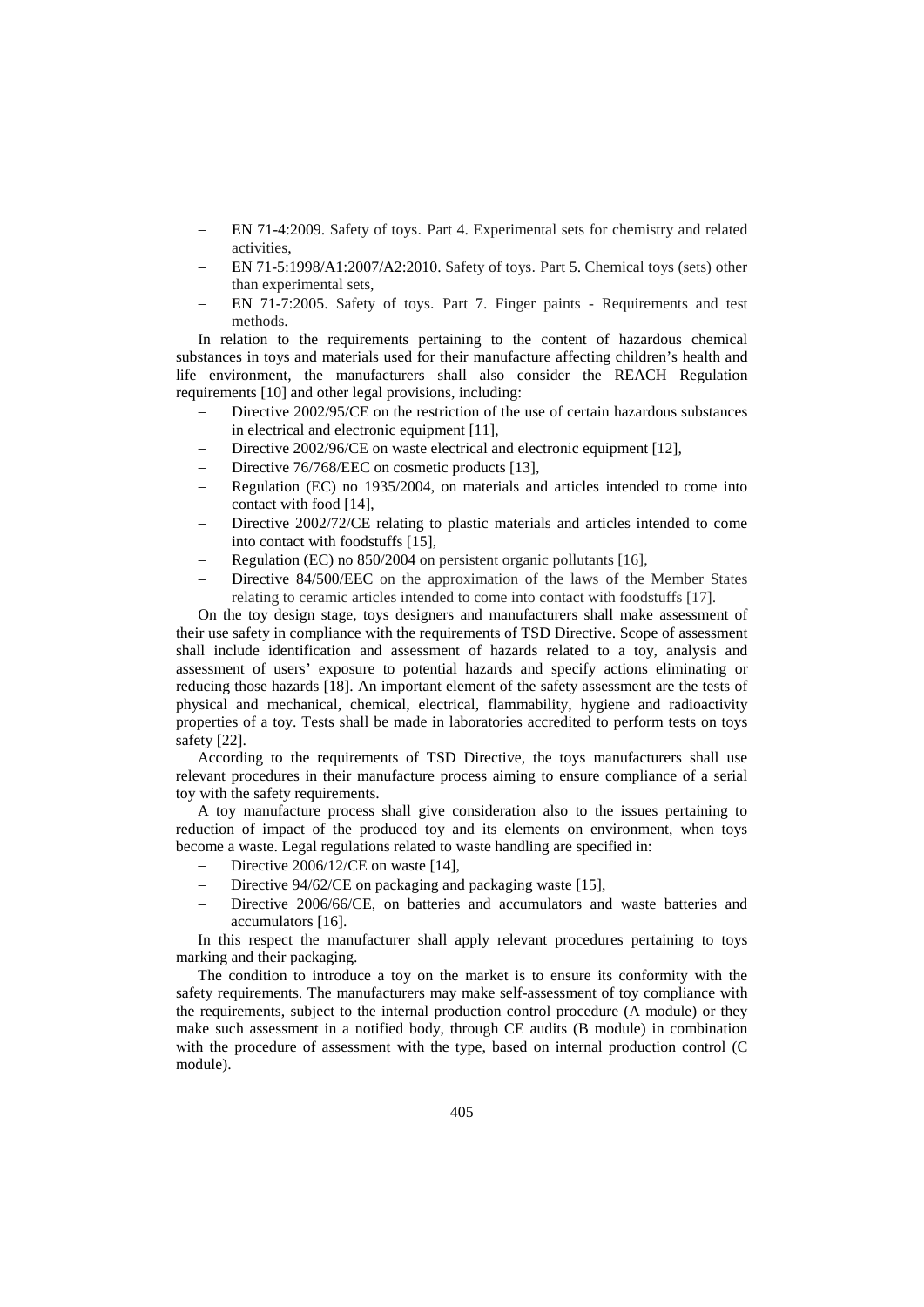The manufacturer's self-assessment of toys compliance, within A module, is possible only if the toy is manufactured in conformity with harmonised standards, including all essential safety requirements. A positive result of the compliance assessment entitles to issuance of the CE conformity declaration which is the manufacturer's statement that the toy is compliant with the TSD Directive requirements. Such declaration is issued on the sole responsibility of the manufacturer.

The results of compliance assessment, including safety assessment shall be properly documented. To achieve this, manufacturers shall develop technical documentation of the toy, in compliance with Annex IV to TSD Directive.

If the manufacturer applies the internal production control procedure (A module), documentation shall contain the following information [9]:

- − detailed description of the design and manufacture process, including the list of used parts, materials and chemical substances, including safety data sheets,
- − description of the toy safety assessment,
- − copy of the CE conformity declaration,
- − address, production site and storage site,
- − reports from tests and description of measures by means of which production compliance with harmonised standards is ensured.

The documentation shall be stored by the manufacturer for 10 years after the toy marketing and made available to toy distributors and importers, which are obliged to make sure that the toy meets the safety requirements and to Trade Inspection in the case of control.

# **3. Process of designing, prototyping and manufacture of toys**

The main objective of toy production process is to obtain a product, which meets needs of children to the possibly maximal extent, ensuring safety and environmental protection of their lives.

Production process of toys is carried out mainly by small and medium-sized enterprises (SMEs), which usually have limited technical and organizational infrastructure. They represent approximately 80% of companies in the European Union [7].

High competition of toys, especially those imported from countries outside the European Union, mainly from China, means that toy manufacturers seek to minimize production costs, at the cost of safety of the products manufactured by them. Among others, costs of toys testing as well as the costs of raw materials and components used for their manufacture are limited.

Having in mind minimization of risk of commercialization of the toys which can threaten children health and life, implementation of procedures including the control procedures, which meet requirements of TSD Directive and cited legal acts, in toys designing and manufacture processes, is indispensable.

The presented procedure proposal includes the following stages of toy manufacture process:

- designing of the toys (stage I),
- − making the toy prototype (stage II),
- toy manufacture (stage III).

The procedure is discussed on the example of designing, prototyping and manufacture process of the toy made of plastic.

Algorithms of each stage of manufacture process are presented in Fig. 1 and 2.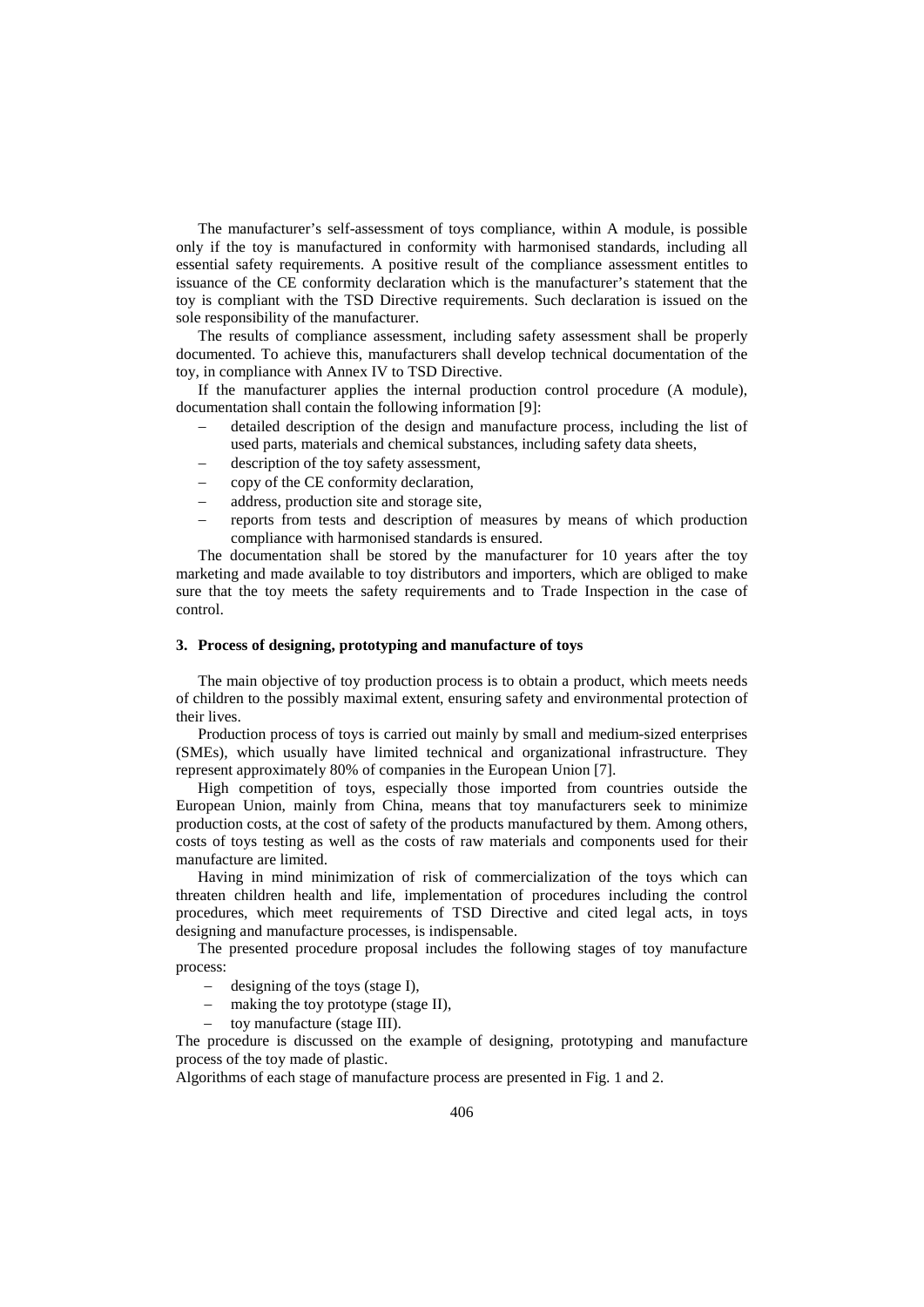# **3.1. Designing of the toy made of plastic (stage I)**

In the designing stage, indispensable requirements as regards the toy model should be specified considering results of analysis of clients' previous needs as well as social trends.

The requirements should include technical and functional parameters of the toy, its functions, intention of use and characteristic features as well as appearance and aesthetics of manufacture.

Technical and functional parameters of new plastic toy should be verified as regards requirements of safety use, specified in TSD Directive, harmonised standards and in REACH Regulation.

On the basis of specified requirements the concept of the toy is developed. The concept includes pictorial image of new toy and information concerning the following:

- − design, function and way of use,
- intention of use with indication of user age,
- − packaging,
- materials of which the toy will be made.

Designing materials make the basis for development design documentation of the toy which should include:

- manufacture drawing of the toy and its components,
- − detailed list of materials, including subassemblies, raw materials and chemical substances, including safety data sheets,
- manner of surface and edge and sticking out elements finish,
- list of markings, and use and assembly manual.

Based on the toy manufacturer's construction documentation, a toy model is made which shall further be subject to audit in relation to its compliance with the requirements of EN71-1:2011 standard made in a research laboratory [24] accredited to test physical and mechanical properties of toys.

If the test result is negative, the toy designer shall make modifications in the design documentation.

On the toy design stage, an assessment of the toy use shall be made and its results shall be considered in the toy construction documentation, especially as regards actions eliminating or reducing hazards and type of materials used to manufacture the toy. The assessment shall be continued on the toy prototyping stage (stage II) and every time updated in case of raw materials and chemical substances, or manufacture process change. The scope and methods applied to make toy safety assessment shall be conform with the documented procedure applied in the company. An example of the safety assessment procedure is presented in the paper (Grynkiewicz-Bylina B, 2011) [18].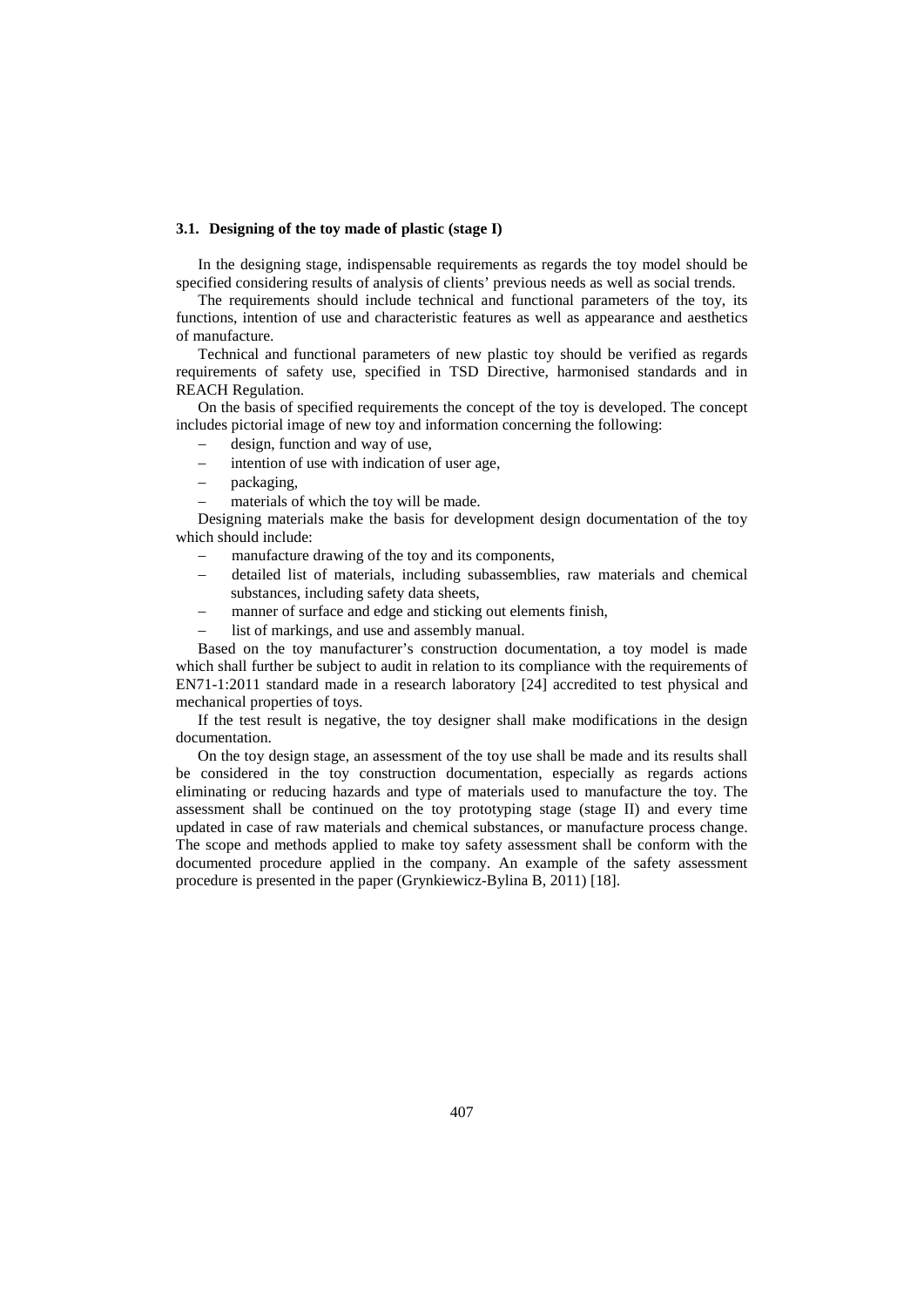#### **3.2. Prototyping of a plastic toy (Stage II)**

Design of injection mould and its further building shall be made on the basis of the toy design documentation and its model. After building a mould, a prototype of new toy is made, such prototype shall further be tested on its compliance with the requirements of the following standards: EN 71-1:2011, EN 71-2:2011 and EN 71-3:1998/A1:2001/AC:2004 and REACH Regulation.

The scope of toy prototype test shall include the assessment of physical, mechanical, and chemical properties as well as flammability and hygiene properties of the toy, which may have impact on safety use of the toy[19].

An important issue in the plastic toys tests is determination of toxic chemical substances content. Among these substances we find phthalates, commonly used as plasticizers, so called plastics softeners [25]. Due to their impact on health, they are one of the serious contaminations of children's life environment. Phthalates do not form covalent bonds with polymers with which they are mixed. This results in their migration to the products surface, and further to the environment [4].

The toy prototype safety tests should be carried out in the laboratory [24] accredited to make safety tests of toys.

If the test and safety assessment result is negative, the toy design documentation shall be verified. A positive toy safety assessment, certified by documented tests results enables to start development of the manufacture system design which includes selection of the following [1]:

- surface of production halls and warehouses of raw materials, subassemblies and finished products,
- power supply parameters and requirements, and water and sewage installations capacity,
- manufacturing machines and equipment, tools, control systems, control and measuring instruments, means of transport,
- raw materials and subassemblies used for toy manufacturing and operating of manufacturing machines and equipment,
- people employed in production system.

The manufacturing points, which must be monitored as regards quality of manufactured toy and its safety use, should be pointed out in the design system.

Subsequently to manufacture process, development and selection of all its subsystems, technical documentation of the toy should be developed, containing all information and data related to measures applied by the manufacturer in the process of toy design and manufacture in order to ensure toy conformity with the requirements of TSD Directive.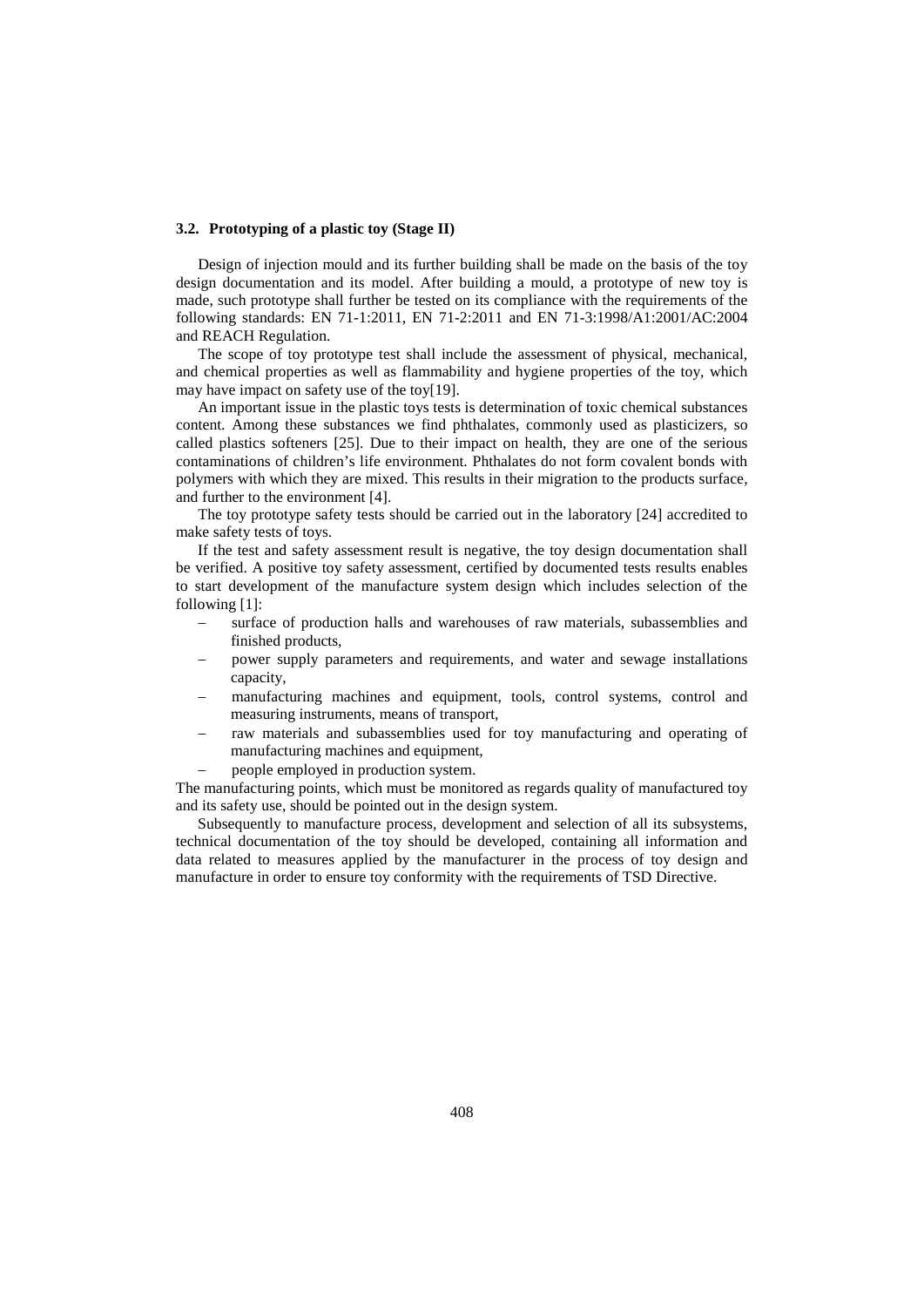

Fig. 1. Algorithm of plastic toy designing and prototyping stage [source: own study]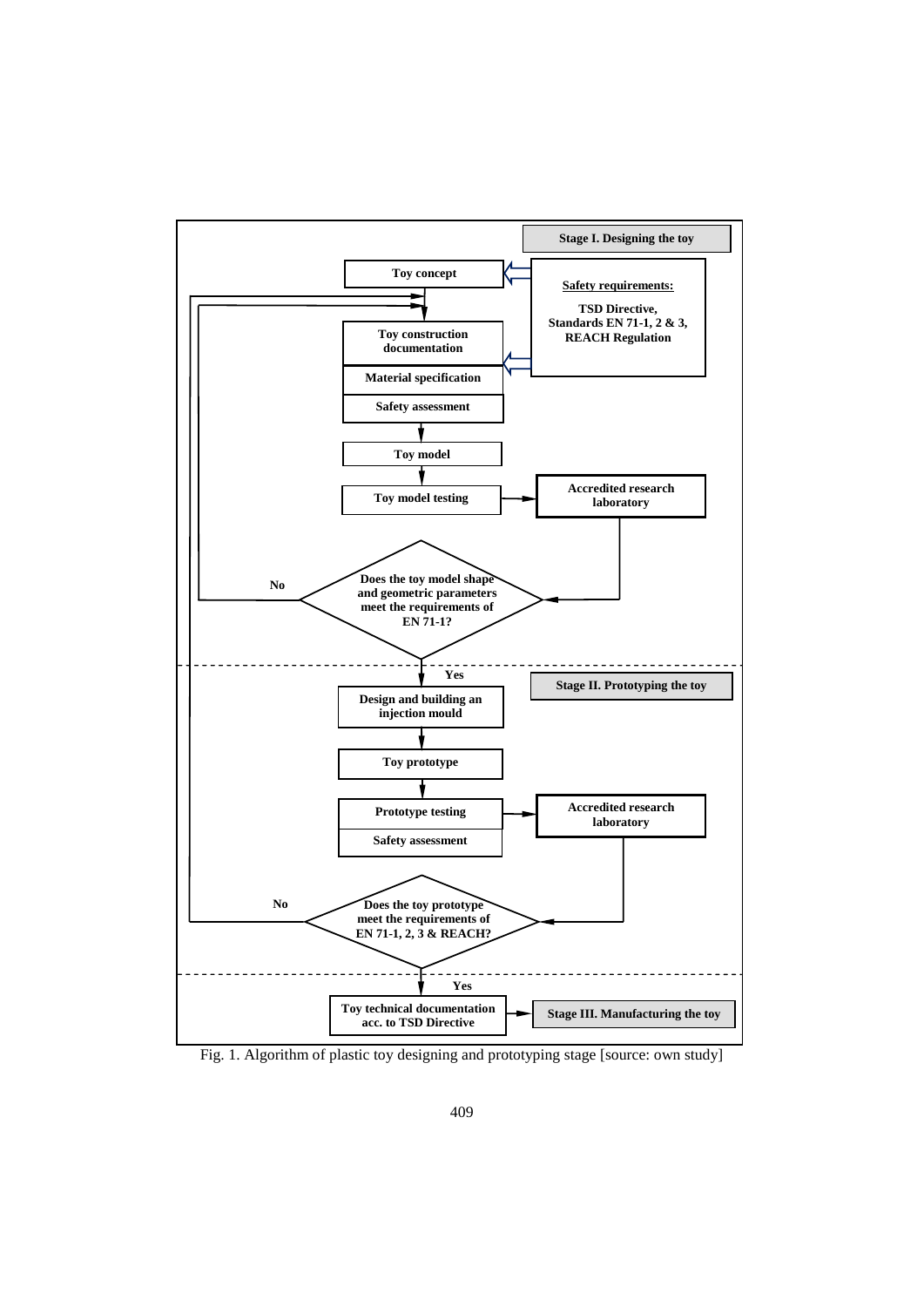#### **3.3. Manufacturing of a plastic toy (Stage III)**

Process of a plastic toy manufacture starts with raw materials delivery, e.g. in the form of transparent granules of polypropylene, polyethylene, and polystyrene and a dye. Granules are usually delivered in bags placed on pallets.

Raw materials shall be subject to quality control in relation to their conformity with the material specification.

The quality control procedure shall include periodical raw materials testing in an accredited laboratory for migration of hazardous elements acc. to EN 71- 3:1998/A1:2001/AC:2004 and hazardous substances content acc. to REACH Regulation. Negative result of chemical analyses may result in return of raw materials to the suppliers.

The raw materials tested are poured to properly marked storage containers. Plastic is transported by means of a pneumatic system, through a switcher, to the injection mould dosing unit. Individual raw materials transport routes are marked with relevant number, depending on type of the machine to which they are sent. Dosage of plastics is made simultaneously with dosage of dye. After mixing and heating the plastics and dye to the temperature of 200°C, plastic mass is injected into a mould. After cooling, the form is dropped into a container from which it is transported to the moulded pieces warehouse or it is further processed. During treatment, sprues and blurs on a moulded piece edges are removed.

After the treatment, moulded pieces are subject to technical control in relation to their conformity with the pattern. The reference pattern of a specific mould piece should be periodically checked on its compliance with technical parameters of the design documentation.

In the case of moulded pieces transported from the warehouse, they shall also be subject to control procedures due to the possibility of their deformation during storage. Moulded pieces not compliant with the pattern are reground and then the material returns to the technological process.

After the quality control, moulded pieces are sent to the assembly line, where other components of toys also come (e.g. metal axes, wheels, labels) and a complete toy is assembled, e.g. a plastic car.

The final form of a toy shall be subject to technical control which verifies its conformity with the construction documentation.

The technical control procedure shall include periodical inspection of manufactured toy samples in an accredited laboratory. Scope of the test pertains to the assessment of compliance with the requirements of TSD Directive and EN 71-1:2011.

Controlled toys, after packing and labeling, including placement of a CE mark and accompanied with the information about name and address of the manufacturer and distributor may, with the manufacturer's CE declaration of conformity, be marketed.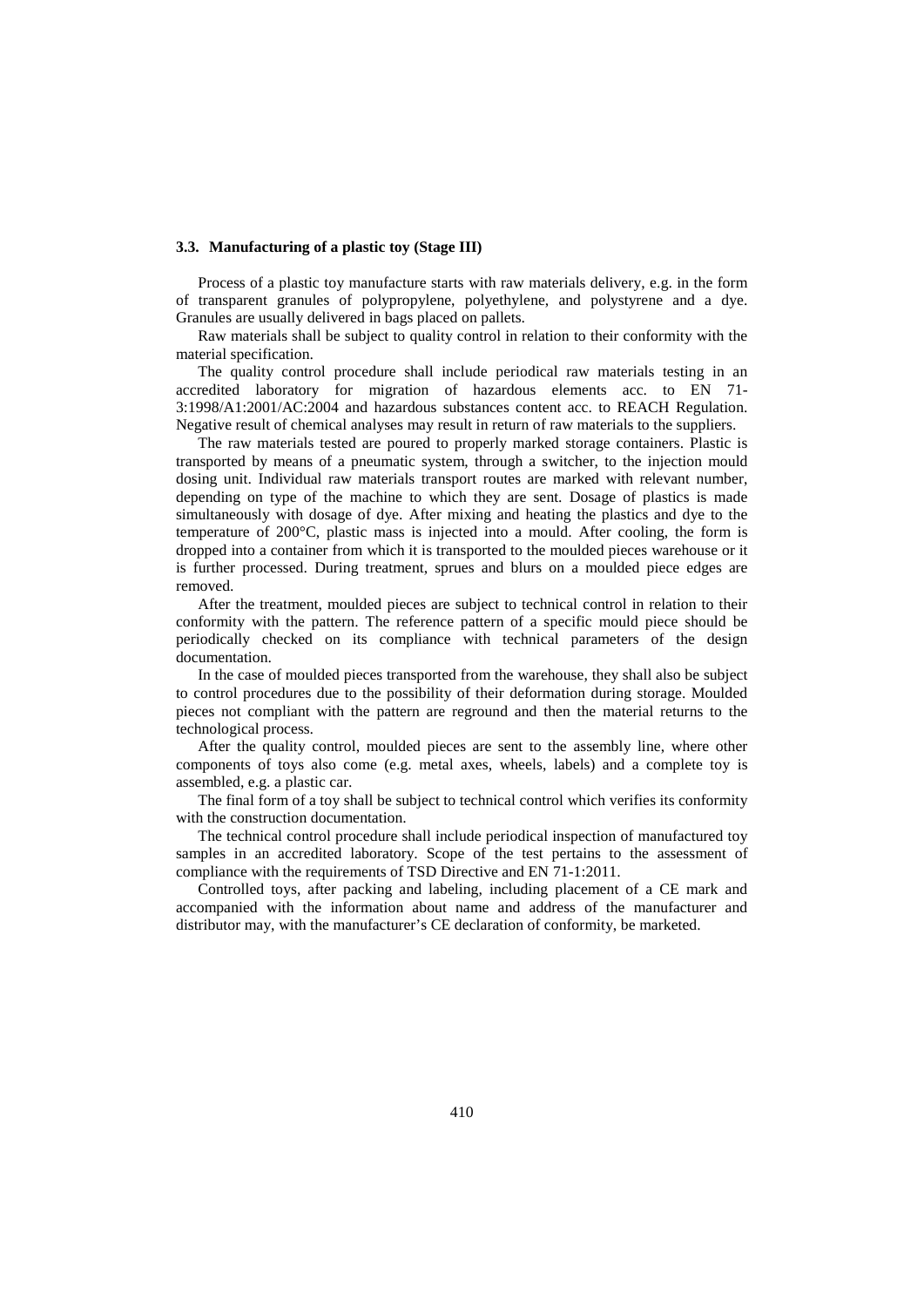

Fig. 2. Algorithm of plastic toy manufacture stage [source: own study]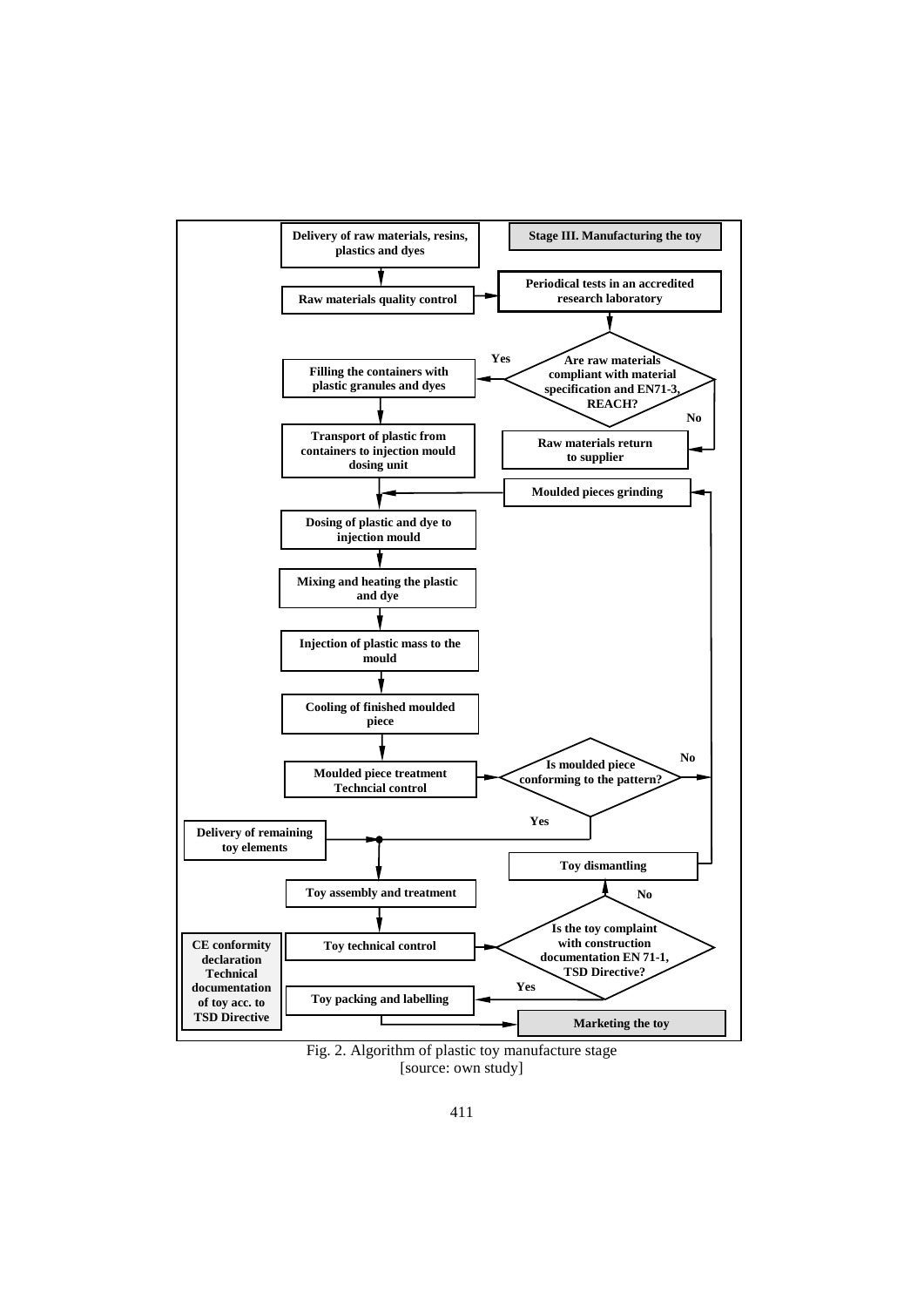## **4. Summary**

Toys, as the products intended for children must meet the safety requirements specified in the TSD Directive, harmonised standards and other legal acts.

Hazards related to the use of toys often result from improper design parameters, function, intended use and manner of use, and also poor quality of manufacture and materials applied which contain chemical substances toxic to humans and environment.

Toys design and manufacture process is hence especially important and should include actions mentioned as mandatory in the TSD Directive.

A significant element of the conducted actions shall be tests made in the laboratories accredited to perform tests pertaining to safety of toys. The tests constitute a basic tool in the manufactured toys quality control process, in relation to their use parameters and raw materials applied.

The actions presented in the paper should be realized according to the documented procedures implemented by the company. The suggested procedures given on the example of plastic toy designing, prototyping and manufacture process may be the basis for their development.

## **References**

- 1. Dwiliński L.: Zarządzanie produkcją. Oficyna Wydawnicza Politechniki Warszawskiej, Warszawa, 2002.
- 2. Grynkiewicz-Bylina B.: Analiza i ocena zagrożeń bezpieczeństwa użytkowania wyrobów dla dzieci na podstawie badań laboratoryjnych. Praca badawcza Instytutu Techniki Górniczej KOMAG, Gliwice, 2011 (unpublished study).
- 3. Grynkiewicz-Bylina B.: Testing of toxic elements migration from the materials used as toy coatings, Ecological Chemistry and Engineering S., Vol. 18 No2, 2011, 223-231.
- 4. Grynkiewicz-Bylina B.: Dangerous phthalates in child`s environment, Ecological Chemistry and Engineering S., Vol.18 No 4, 2011, 445-463.
- 5. Directive of the European Parliament and of the 2009/48/CE of 18 June 2009 on the safety of toys (OJ No L 170/1).
- 6. Yongling T.: Toy-Related Deaths and Injuries Calendar Year 2009, Division of Hazard Analysis, US. Consumer Product Safety Commission, http://www.cpsc.gov/library/toymemo09.pdf.
- 7. Facts and Figures 2009. Toy Industries of Europe (TIR), www.tietoy.org.
- 8. Publication of titles and references of harmonised standards under the directive Commission communication in the framework of the implementation of Directive 2009/48/EC of the European Parliament and of the Council on the safety of toys*.*  Official Journal of the European Union (No 2011/C 307/3).
- 9. Council Directive 88/378/EEC of 3 May 1988 on the approximation of the laws of the Member States concerning the safety of toys (OJ No L187).
- 10. Regulation (EC) No 1907/2006 of the European Parliament and of the Council of 18 December 2006 concerning the Registration, Evaluation, Authorisation and Restriction of Chemicals (REACH) (OJ No L136/3).
- 11. Directive 2002/95/CE of the European Parliament and of the Council of 27 January 2003 on the restriction of the use of certain hazardous substances in electrical and electronic equipment (OJ No L 37, p.19).